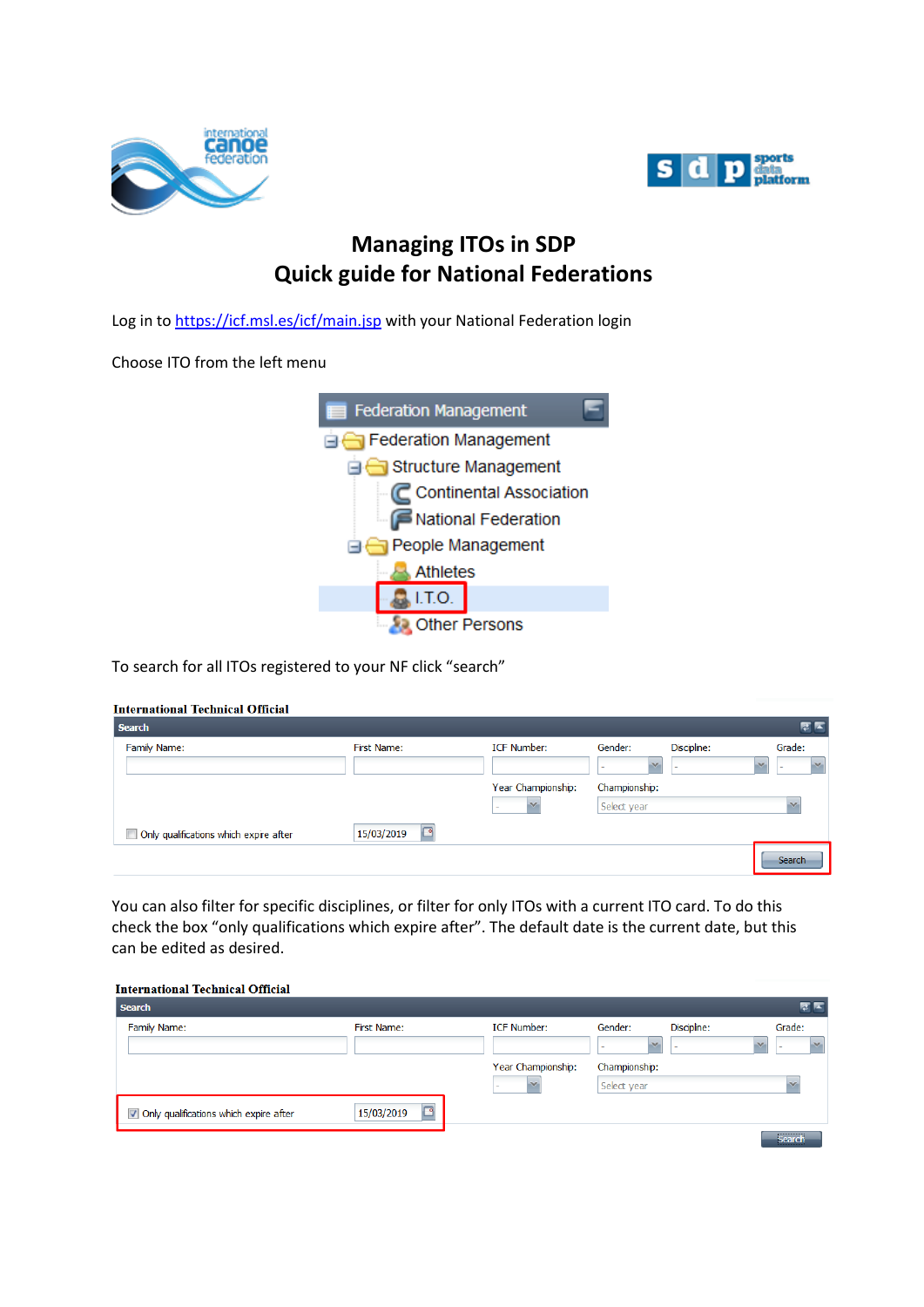To view / edit an ITO double click their record. To add a new ITO who is not already in your list  $\left| \text{click on the}\right|\right|$  New International Technical Official  $\left| \text{birth}\right|$ 

The basic information for the ITO should be added / edited as required. Fields underlined in red and marked with a star are required before the ITO can be saved.

The card number can be added by the NF, but should not be changed if already existing for the ITO.

|                   | <b>International Technical Official</b>                          |                                                   |                                                   |
|-------------------|------------------------------------------------------------------|---------------------------------------------------|---------------------------------------------------|
|                   | Family Name*:                                                    | First Name*:                                      | Gender*:                                          |
| <b>PHOTO</b>      | Date of birth*:<br>Birth city:<br>a<br><u>www.www.www.www</u>    | Birth Country*:<br>$\sim$                         | <u>MMMMMMMMMMMM</u><br>Card Number:               |
|                   | Continental Association*:                                        | National Federation*:<br>$\overline{\phantom{a}}$ | Nationality*:<br>~~~~~~~~~~~~~~~~~~~~~~~~~~~~~~~~ |
| E-mail:           | Id.Doc. Type:<br>$\overline{\phantom{a}}$                        | Date of expiration:<br>Id.Doc.:                   |                                                   |
| Address           | <b>Disciplines</b><br><b>Telephones</b><br>Competitions<br>Image | Biography                                         |                                                   |
| <b>Discipline</b> | Qualifications<br>Date of examination                            | Date of expiration                                |                                                   |

A discipline should be selected only if the ITO has an ITO accreditation.

The qualifications, date of examination and date of expiration fields are managed by the ICF. For any issues with these fields please email [sdp@canoeicf.com.](mailto:sdp@canoeicf.com) To renew ITO accreditations please follow the normal process with the ICF for each discipline, or email [info@canoeicf.com](mailto:info@canoeicf.com) if you are unsure how to proceed.

| <b>Address</b><br><b>Telephones</b> | Image                   | <b>Disciplines</b> | Competitions        | <b>Biography</b>   |
|-------------------------------------|-------------------------|--------------------|---------------------|--------------------|
| <b>Discipline</b>                   |                         | Qualifications     | Date of examination | Date of expiration |
| <b>CANOE SLALOM</b>                 | $\overline{\mathsf{v}}$ |                    | 01/01/1994          | 31/12/2019         |
| <b>CANOE FREESTYLE</b>              | п                       |                    |                     |                    |
| <b>PARACANOE</b>                    | г                       |                    |                     |                    |
| <b>CANOE MARATHON</b>               |                         |                    |                     |                    |
| <b>CANOE POLO</b>                   | m                       |                    |                     |                    |
| <b>CANOE SPRINT</b>                 |                         |                    |                     |                    |
| <b>DRAGON BOAT</b>                  |                         |                    |                     |                    |
| <b>CANOE OCEAN RACING</b>           |                         |                    |                     |                    |
| <b>WILDWATER CANOEING</b>           | П                       |                    |                     |                    |
| <b>STAND UP PADDLING</b>            |                         |                    |                     |                    |
| <b>RECOGNISED DISCIPLI</b>          |                         |                    |                     |                    |
| ICF                                 |                         |                    |                     |                    |
|                                     |                         |                    |                     | OK                 |

The ITO's photo can be added from your computer by clicking on the "choose file" button on the "image" tab. Note the required image type and maximum file size.